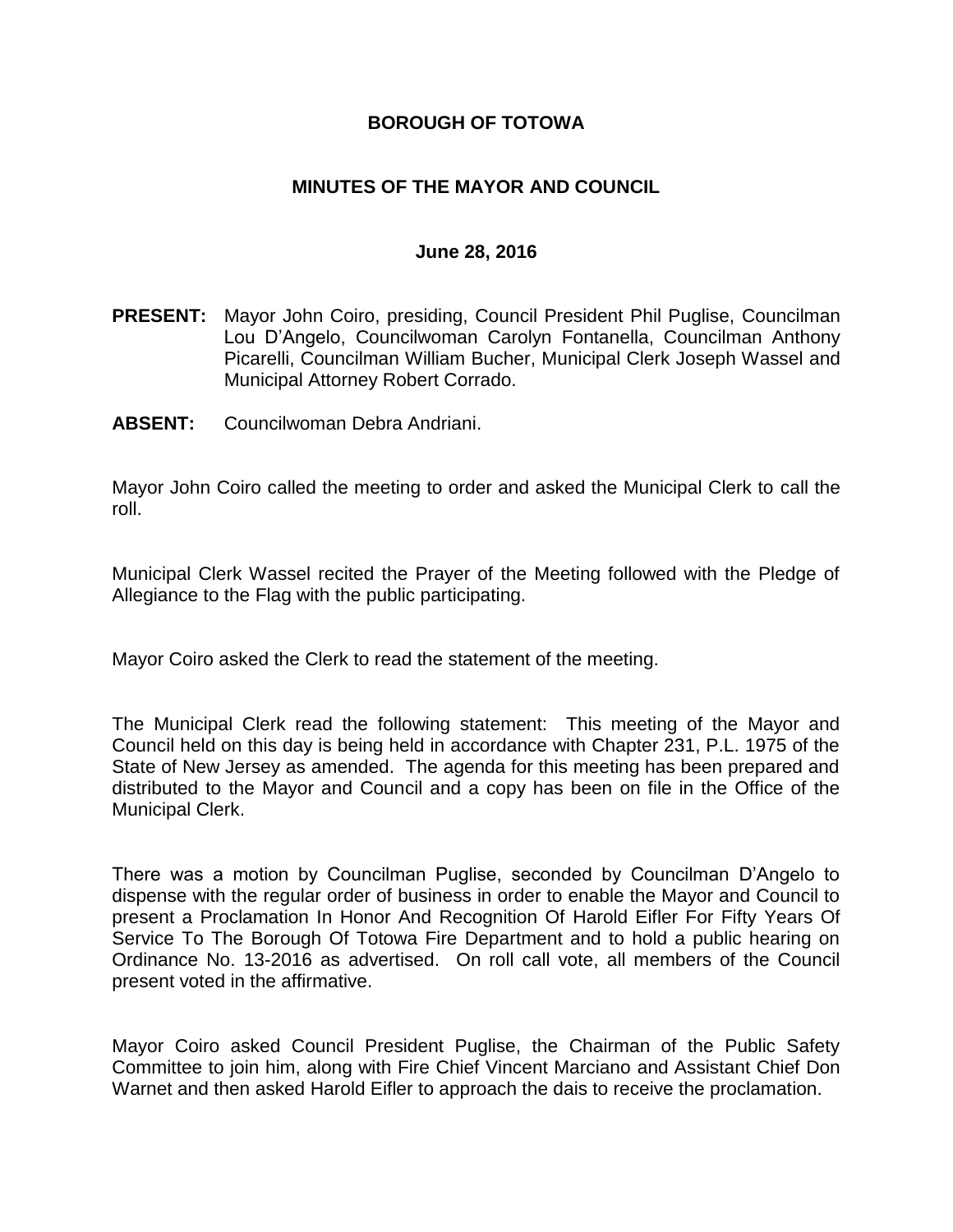Mayor Coiro remarked that it is always an honor – and we are always amazed – to recognize a person that has volunteered as a fireman for 50 years and also contributed in other areas by serving as Engineer, Lieutenant and Assistant Chief of Riverview Park Fire Company and as Trustee of the Totowa's Firemen's Relief Association. Mayor Coiro also commented that Gus also works for the town. Mayor Coiro then read some excerpts from the proclamation and presented the proclamation to Harold "Gus" Eifler and expressed that we can't thank you enough.

Councilman Puglise commented that 50 years is a long time and congratulated Gus and also said it is great that you are still a fireman and we thank you very much.

Fire Chief Marciano then congratulated Gus and gave some background on his history with the Fire Department. Thanked Gus for his years of service and to this day always answering the calls, his dedication goes above and beyond, how he is a role model for the younger volunteers and that he wants to see him at 60 and 70 years of service. Also thanked the Mayor and Council for recognizing firemen at 50 and 60 years of service.

Assistant Chief Warnet announced that he really couldn't add anything to what has already been said, so he congratulated and thanked Gus.

Gus thanked the Mayor and Council for the proclamation, his family and fellow firemen.

Mayor Coiro announced that we would have a short recess so everyone in attendance could offer their congratulations to Gus.

Municipal Clerk Wassel announced that Ordinance No. 13-2016 has been advertised for public hearing for Tuesday, June 28, 2016.

Municipal Clerk Wassel read the legal notice and the title of Ordinance No. 13-2016.

There was a motion by Councilman Puglise, seconded by Councilman D'Angelo to open the public hearing. On roll call vote, all members of the Council present voted in the affirmative.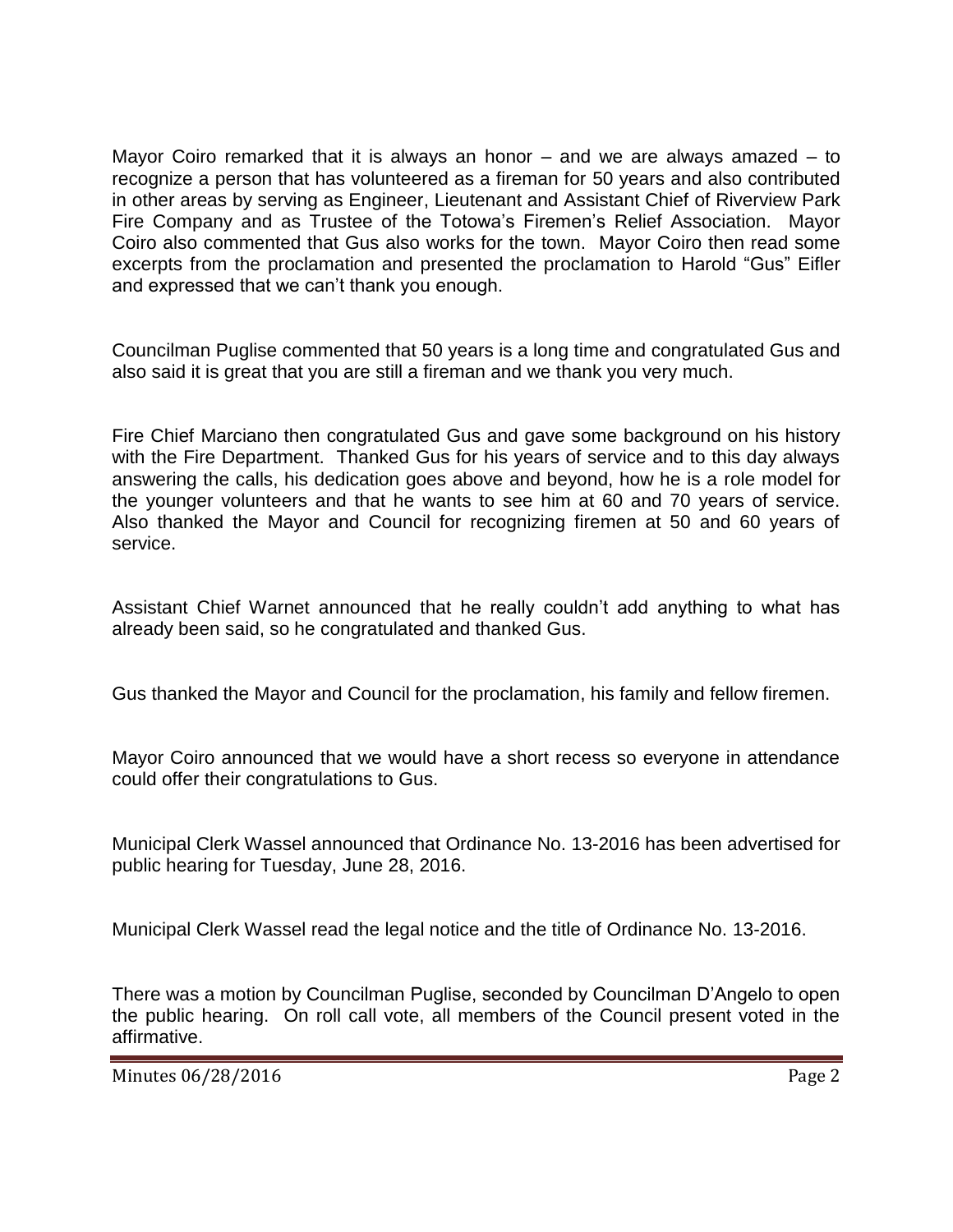Mayor Coiro asked if any citizens wished to be heard on Ordinance No. 13-2016.

CITIZENS HEARD:

There were no citizens who wished to be heard.

There was a motion by Councilman Puglise, seconded by Councilman D'Angelo to close the public hearing. On roll call vote, all members of the Council present voted in the affirmative.

Municipal Clerk Wassel read Ordinance No. 13-2016 by title:

## **ORDINANCE NO. 13-2016**

#### **A CAPITAL ORDINANCE APPROPRIATING THE SUM OF \$132,720 FOR THE INSTALLATION OF TENNIS COURTS AT LINCOLN FIELD TO BE UNDERTAKEN BY THE BOROUGH OF TOTOWA AND TO APPROPRIATE \$132,720 FROM PASSAIC COUNTY OPEN SPACE GRANTS**

There was a motion by Councilman Puglise, seconded by Councilman D'Angelo to adopt Ordinance No. 13-2016 on second and final reading. On roll call vote, all members of the Council present voted in the affirmative.

There was a motion by Councilman Puglise, seconded by Councilman D'Angelo to revert to the regular order of business. On roll call vote, all members of the Council present voted in the affirmative.

Mayor Coiro asked if any members of the Council, the Municipal Clerk or the Municipal Attorney wished to address the Council.

There were no reports.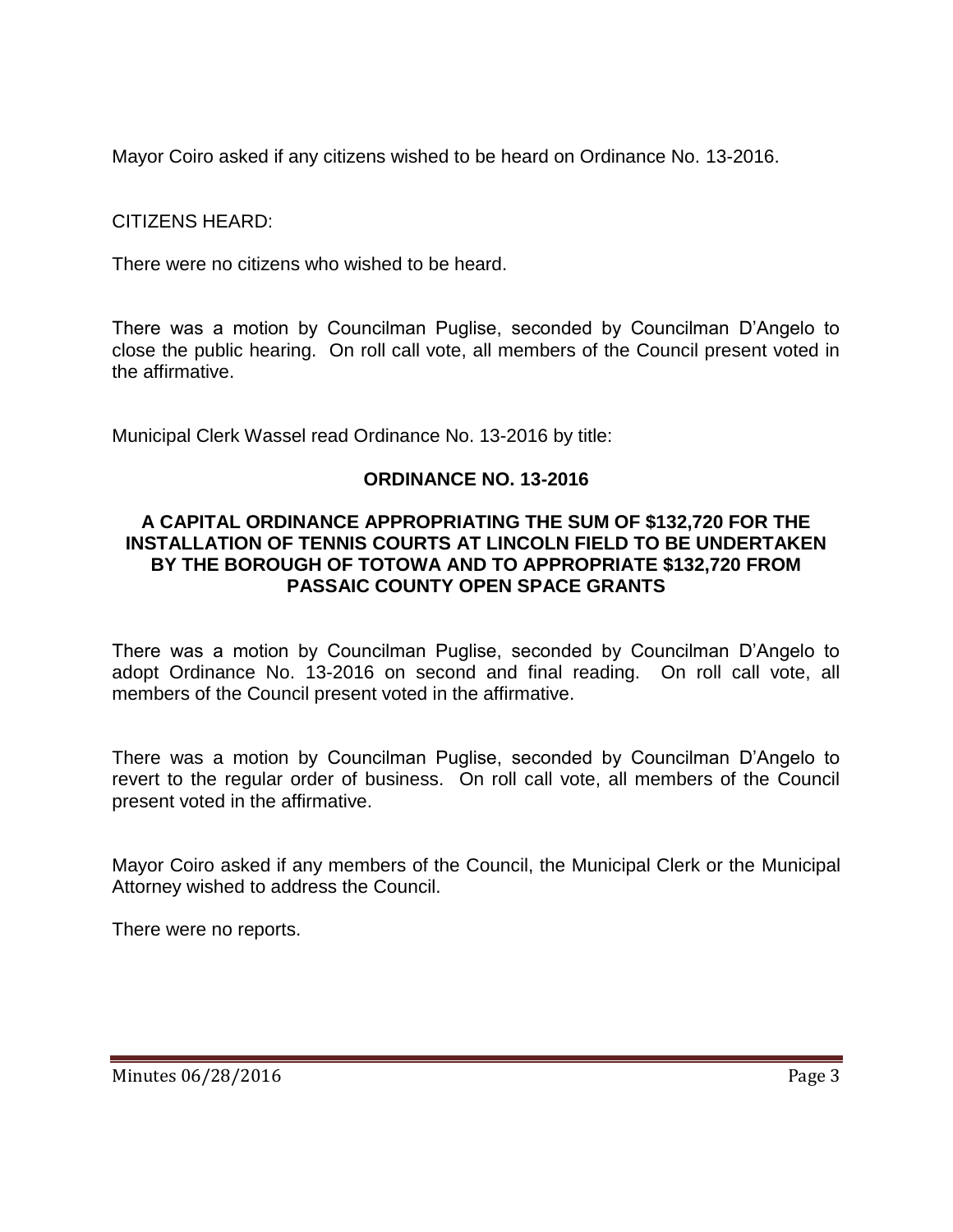## CITIZENS HEARD:

Mrs. Oldja, 43 Mountainwood Court: Said that she is here regarding the situation with her back yard and the water tank and that still nothing has been done. She read off of her phone a statement of the leaky water tank and the damage to her back yard. Stated that she has spoken to numerous people over the years and recently John Waryas and Eric Nemeth the insurance attorney for one of the Borough's insurance companies. Mayor Coiro: Responded that we have recently fixed the water tank and asked DPW Superintendent Jim Niland to explain. DPW Superintendent Niland: Informed her that the one time the tank overflowed the altitude valve froze in the open position and has since been repaired, but that we also constructed a catch system to divert any water away from her home and directly into a catch basin if the tank were ever to overflow again. Mrs. Oldja: Replied that she was never told about this, but thanks for doing that. Councilman D'Angelo: Advised that he has spoken to her husband on numerous occasions, but will defer to the attorney regarding the insurance. Borough Attorney Corrado: Told her that we have attempted to get both insurance companies together on this to provide some assistance to you, even though you never filed the proper Tort Claim Notice. Notwithstanding that, the Mayor and Council were able to get the original insurance company (Eric Nemeth) to take a look at this situation. A conversation ensued. Mayor Coiro: Informed her that we are waiting for the two insurance companies to come to a conclusion. Mrs. Oldja: Asked if there is a time frame for a resolution. Borough Attorney Corrado: Said he would contact Eric Nemeth again and will let Mrs. Oldja know the outcome.

Mike Mahometa, 269 Lincoln Avenue: 1) Commented on the temperature on the sign outside; and 2) That the DPW is doing a great job on cleaning up at the PAL. Mayor Coiro: Responded that we know about the sign and thanked him.

There was a motion by Councilman Puglise, seconded by Councilman D'Angelo to approve the Minutes of the Mayor and Council for the meeting of June 14, 2016. On roll call vote, all members of the Council present voted in the affirmative.

## COMMITTEE ON FINANCE:

There was a motion by Councilman Picarelli, seconded by Councilman D'Angelo to approve Resolution No. 2016-14 for the payment of bills. On roll call vote, all members of the Council present voted in the affirmative.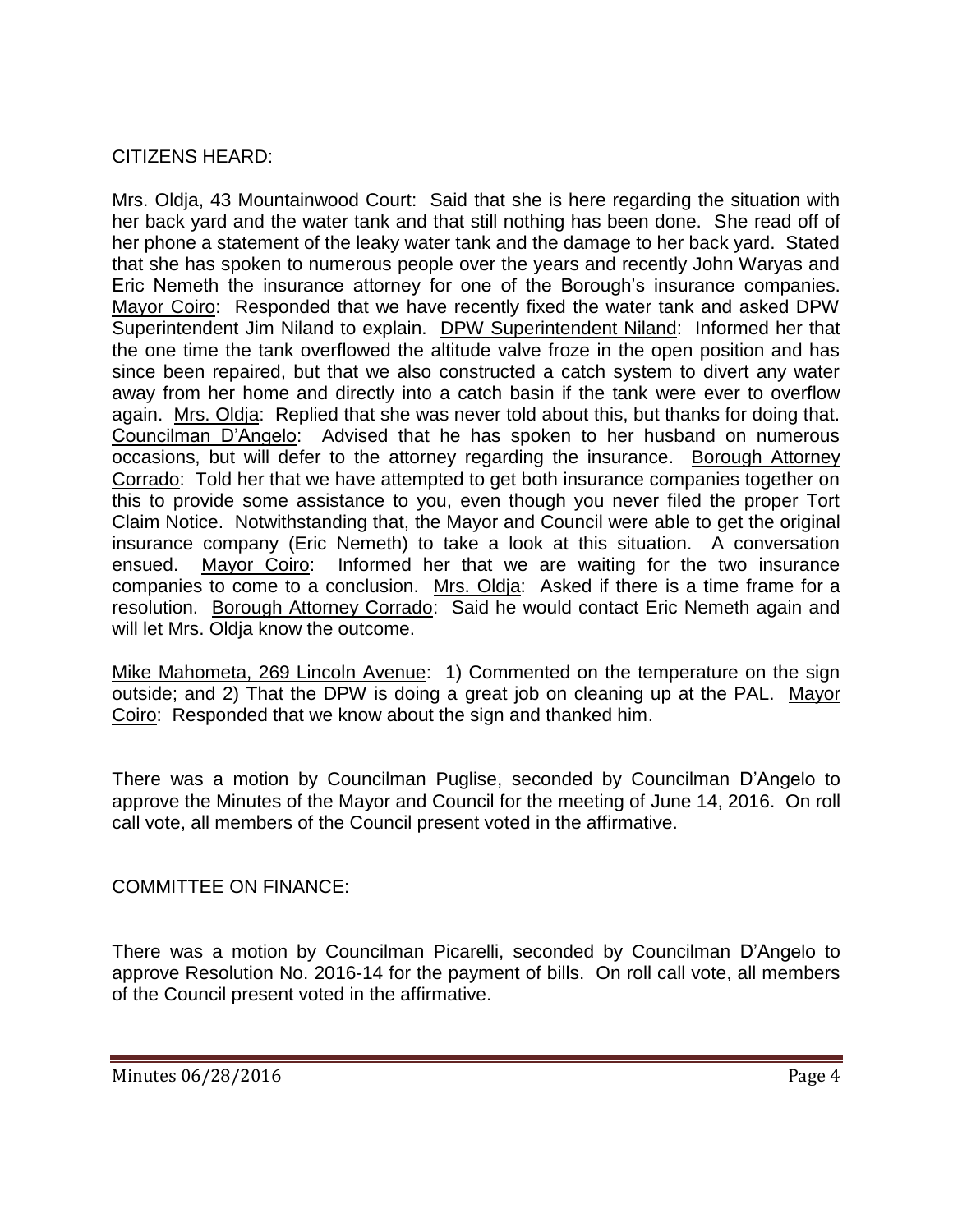## COMMITTEE ON PUBLIC SAFETY:

There was a motion by Councilman Puglise, seconded by Councilwoman Fontanella to adopt the following Resolution Authorizing The Borough Of Totowa Towing List For The 2016/2017 License Term. On roll call vote, all members of the Council present voted in the affirmative.

## RESOLUTION NO. 88-2016

### RESOLUTION AUTHORIZING THE BOROUGH OF TOTOWA TOWING LIST FOR 2016/2017 LICENSE TERM

WHEREAS, the Mayor and Council of the Borough of Totowa desire to establish a list of towing services to be used by the Borough of Totowa Police Department for the removal, towing and storing of motor vehicles and to set rates and charges for the same; and

WHEREAS, by Ordinance No. 5-2015 adopted February 24, 2015, the Mayor and Council of the Borough of Totowa established the minimum requirements for a towing contractor to provide services including the removal, impoundment and storage of vehicles; and

WHEREAS, a towing list shall be kept with the Borough of Totowa Police Chief; and

WHEREAS, all towing services placed on the towing list shall be available to respond to a call in accordance with a towing rotation schedule of on-call status established by the Borough of Totowa Police Chief; and

WHEREAS, when the need arises, the Borough of Totowa Police Department will call the towing service on the top of the list, which is on-call with the towing rotation schedule. The towing service called shall be placed on the bottom of the towing list and not called again until all other towing services have been called; and

WHEREAS, all towing services shall respond to a call in any part of the Borough within fifteen (15) minutes of a call. If a towing service does not respond within fifteen (15) minutes of a call, the towing service next on the list shall be called and entitled to provide services as needed; and

WHEREAS, all towing services shall be performed in a safe manner and shall be responsible for ensuring the proper and safe storage of all motor vehicles towed; and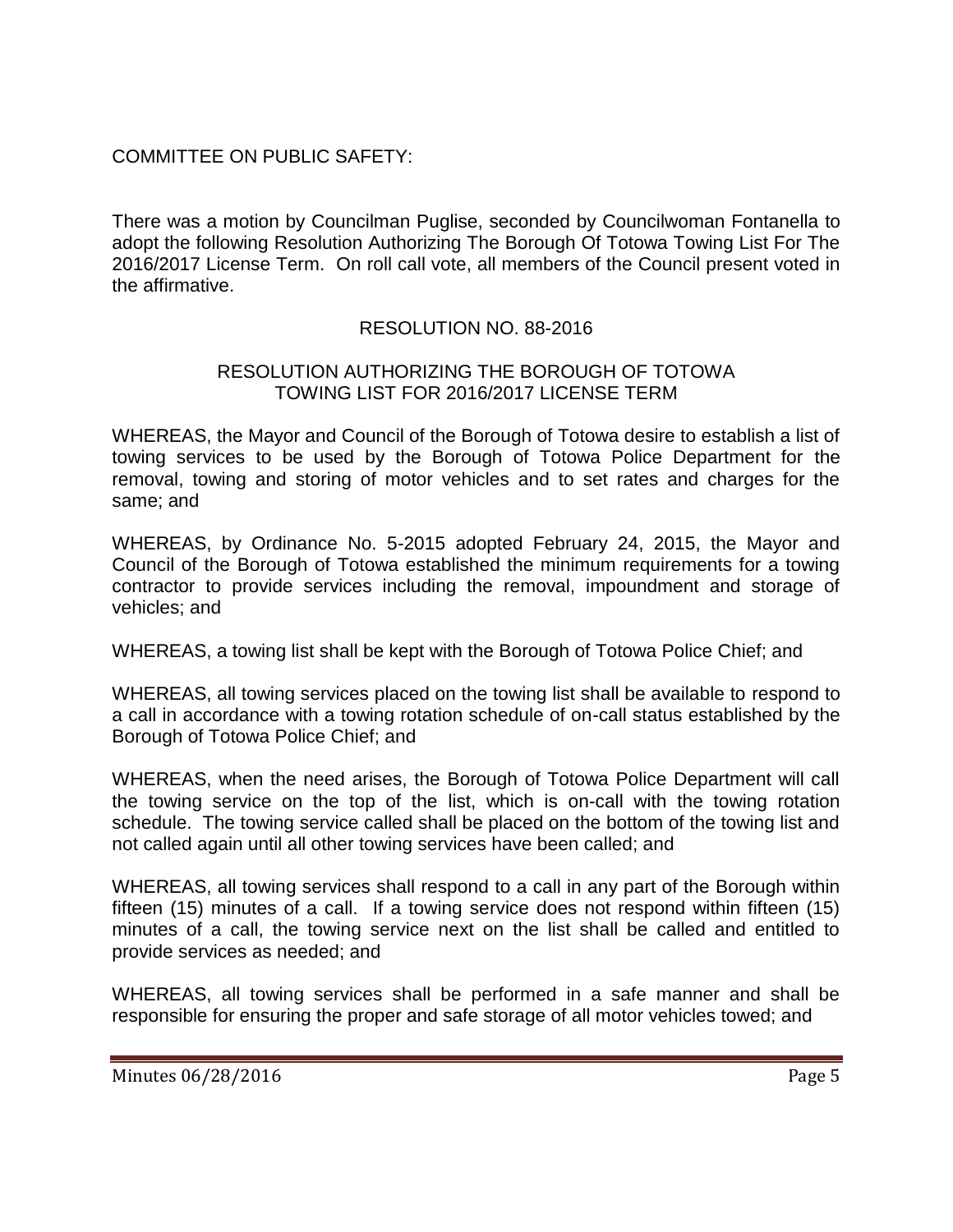WHEREAS, the Borough of Totowa Police Chief has recommended that the following towing services be placed on the towing list for the Borough of Totowa:

- 1. Classic Towing  $210$   $21$ <sup>st</sup> Avenue Paterson, New Jersey 07501
- 2. Frank Leah Towing Service, Inc. 6 Wilson Avenue Totowa, New Jersey 07512
- 3. Pohlman's Gulf LLC 160 Union Boulevard Totowa, New Jersey 07512
- 4. North Jersey Towing & Recovery, Inc. 84 Union Boulevard Totowa, New Jersey 07512
- 5. Totowa Tire Service, Inc. 589 Union Boulevard Totowa, New Jersey 07512
- 6. J&M Towing 116 Dorsa Avenue Wayne, New Jersey 07424

WHEREAS, these towing services have the appropriate vehicles, related equipment and storage facilities and maintain the required licenses and insurance to perform these necessary services for the Borough of Totowa; and

WHEREAS, the towing list shall be in use for a period of one (1) year effective July 1<sup>st</sup> of each year and expire on June  $30<sup>th</sup>$  of the following year.

NOW, THEREFORE, BE IT RESOLVED, that the Mayor and Council of the Borough of Totowa do hereby establish a towing list of the above companies to be used by the Borough of Totowa Police Department for the towing and storage of vehicles.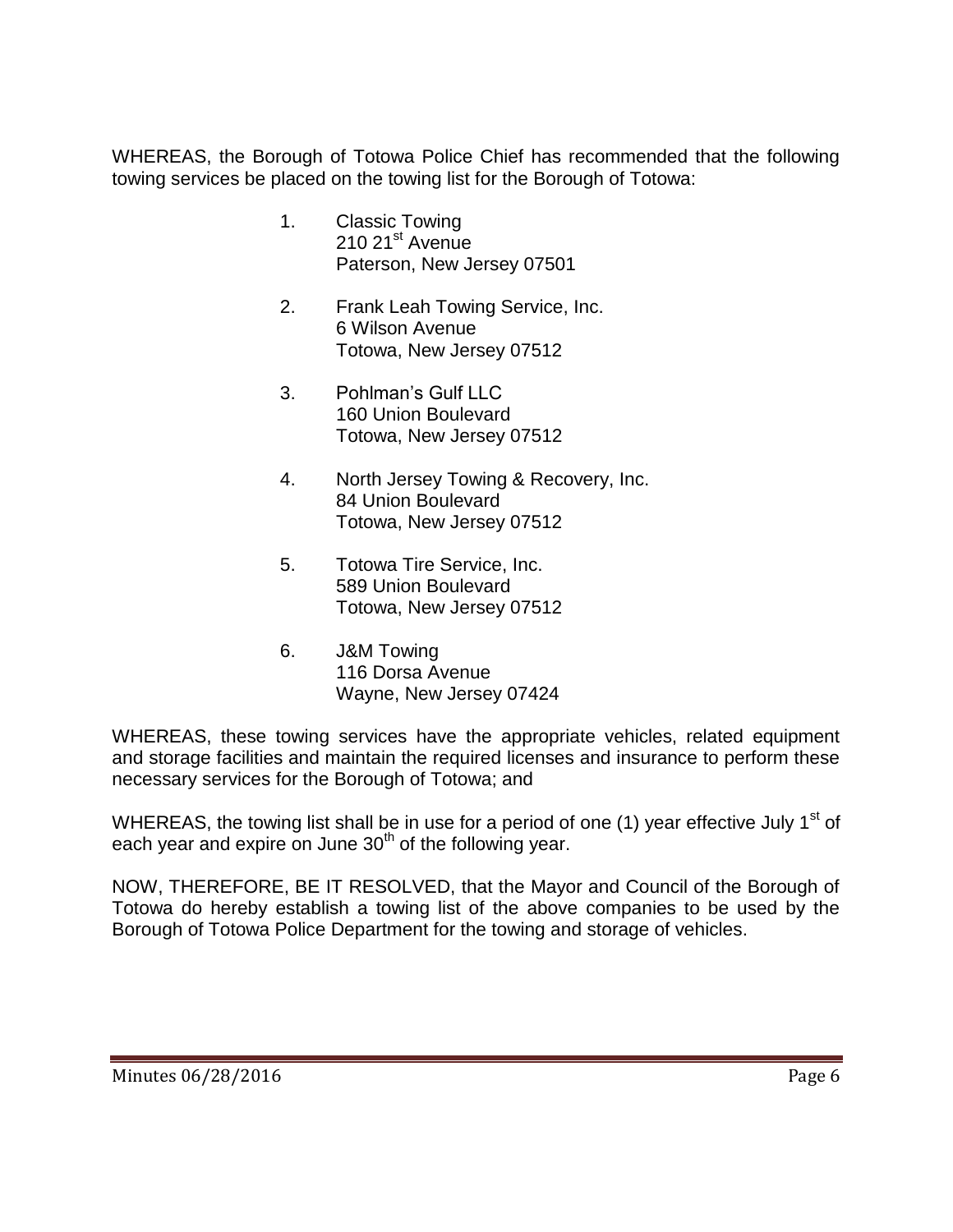## COMMITTEE ON PUBLIC WORKS:

Upon the recommendation of the Committee, there was a motion by Councilman D'Angelo, seconded by Councilman Puglise to adopt the following resolution to reject the bids and authorize the rebidding for the Supervisory Control And Data Acquisition (SCADA) System. On roll call vote, all members of the Council present voted in the affirmative.

# RESOLUTION NO. 89-2016

### RESOLUTION REJECTING BIDS FOR THE SUPERVISORY CONTROL AND DATA ACQUISITION ("SCADA") SYSTEM

WHEREAS, the Superintendent for the Borough of Totowa Department of Public Works ("DPW") has recommended the purchase and installation of a Supervisory Control and Data Acquisition ("SCADA") System for the Borough of Totowa; and

WHEREAS, the SCADA System will allow for the monitoring and control of the Shepherds Lane Pump Station and Bullens Avenue water tank from the Borough of Totowa's DPW Headquarters over a secured internet connection; and

WHEREAS, the Mayor and Council of the Borough of Totowa recognize the need for this System; and

WHEREAS, the Mayor and Council of the Borough of Totowa did advertise for receipt of sealed bids for the purchase and installation of the SCADA System in accordance with the specifications entitled "Specifications And Proposal For The Purchase And Installation Of A Supervisory Control And Data Acquisition System For The Borough Of Totowa, Borough Of Totowa, County Of Passaic, New Jersey 2016"; and

WHEREAS, the cost estimate for this Project was \$46,500.00; and

WHEREAS, the Borough of Totowa did receive bids at its Municipal Building on June 1, 2016; and

WHEREAS, the Mayor and Council of the Borough of Totowa on June 28, 2016 did examine all bids for materials and services called for; and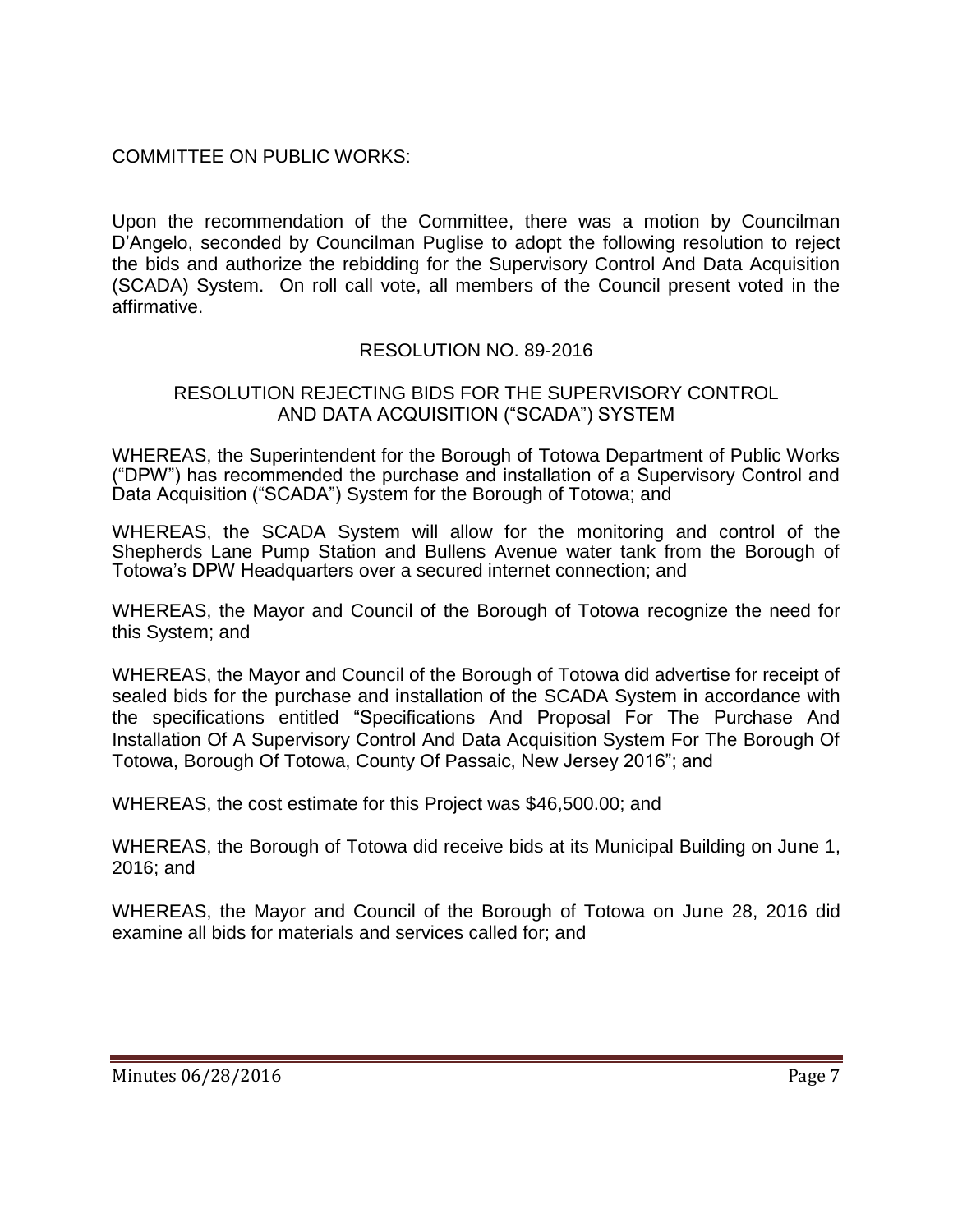WHEREAS, two (2) bids were received with the apparent low bid submitted by Electronic Drives and Controls, Inc., 17 Eastmans Road, Parsippany, New Jersey 07054 with a bid in the amount of \$70,000.00 and a second bid was submitted by Longo Electrical-Mechanical, Inc., One Harry Shupe Boulevard, Wharton, New Jersey 07885 with a bid in the amount of \$75,297.00, copies of which are on file in the office of the Borough of Totowa Municipal Clerk; and

WHEREAS, the Superintendent for the Borough of Totowa DPW has advised that the prices bid by each of the contractors for the purchase and installation of the SCADA System are significantly higher than the funds allocated for this Project; and

WHEREAS, the Superintendent for the Borough of Totowa DPW has further advised the low bid is 51% above the Project cost estimate and exceeds the funds allocated by \$23,500.00; and

WHEREAS, the Mayor and Council desire to reject all of the bids received for the purchase and installation of the SCADA System for the aforementioned reason and authorize the public rebidding of this Project.

NOW, THEREFORE, BE IT RESOLVED, that the Mayor and Council of the Borough of Totowa do hereby reject the bids received for the purchase and installation of the SCADA System and authorizes the public rebidding of this Project for the Borough of Totowa.

There was a motion by Councilman D'Angelo, seconded by Councilman Puglise to adopt the following Resolution Authorizing Additional Environmental Services For 31 Norwood Terrace For The CDBG-DR Program. On roll call vote, all members of the Council present voted in the affirmative.

## RESOLUTION NO. 90-2016

### RESOLUTION AUTHORIZING ADDITIONAL ENVIRONMENTAL SERVICES FOR 31 NORWOOD TERRACE FOR THE CDBG-DR PROGRAM

WHEREAS, the Borough of Totowa has received a grant from Passaic County as a subgrantee of the State of New Jersey from funding provided by the United States Department of Housing and Urban Development Hurricane Irene Disaster Recovery Program and a grant from the State of New Jersey Department of Environmental Protection Green Acres Program to implement the Community Development Block Grant – Disaster Recovery ("CDBG-DR") Program; and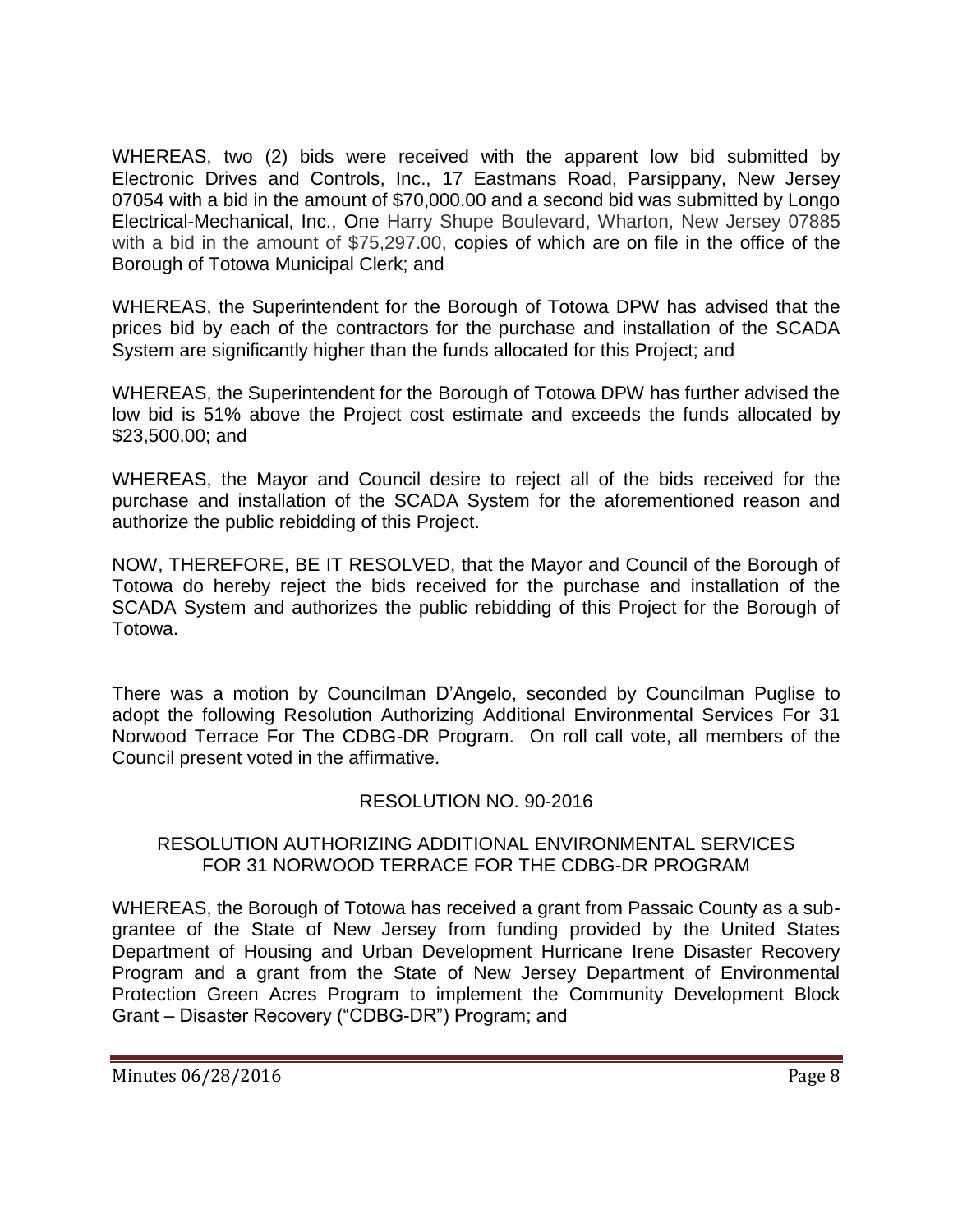WHEREAS, more specifically, the Borough of Totowa will use the funds to acquire up to five (5) homes which were damaged by Hurricane Irene and will be demolished and converted to open space for community-wide use in perpetuity; and

WHEREAS, by Resolution No. 117-2015 dated September 22, 2015, the Mayor and Council of the Borough of Totowa awarded a contract to Sadat Associates, Inc., 1545 Lamberton Road, Trenton, New Jersey 08611 to provide Environmental Preliminary Assessments of the various properties in a manner consistent with all regulations; and

WHEREAS, Sadat Associates, Inc. has prepared an Environmental Preliminary Assessment for the property located at 31 Norwood Terrace, Totowa, New Jersey 07512; and

WHEREAS, the Assessment identified potential areas of concern and included a recommendation that a Historical Fill Investigation be performed at this site; and

WHEREAS, pursuant to Green Acres regulations, the Borough of Totowa must address the area of concern to the Department's satisfaction before Green Acres can disburse funding; and

WHEREAS, the Borough of Totowa has solicited proposals from firms licensed to perform Historical Fill Investigations in the State of New Jersey; and

WHEREAS, the lowest proposal was submitted by T.Slack Environmental Services, Inc. ("TSES"), 180 Market Street, Kenilworth, New Jersey 07033 for the lump sum cost of \$2,000.00, a copy of which is on file in the office of the Borough of Totowa Municipal Clerk; and

WHEREAS, pursuant to the applicable New Jersey State laws, these professional services may be awarded without public bidding.

NOW, THEREFORE, BE IT RESOLVED, that the Mayor and Council of the Borough of Totowa do hereby accept the proposal submitted by T.Slack Environmental Services, Inc. for Historical Fill Investigation Services for 31 Norwood Terrace, Totowa, New Jersey for the CDBG-DR Program in the amount of \$2,000.00.

BE IT FURTHER RESOLVED, that the Mayor and Council of the Borough of Totowa do hereby authorize T.Slack Environmental Services, Inc. to perform the professional services as set forth in their proposal.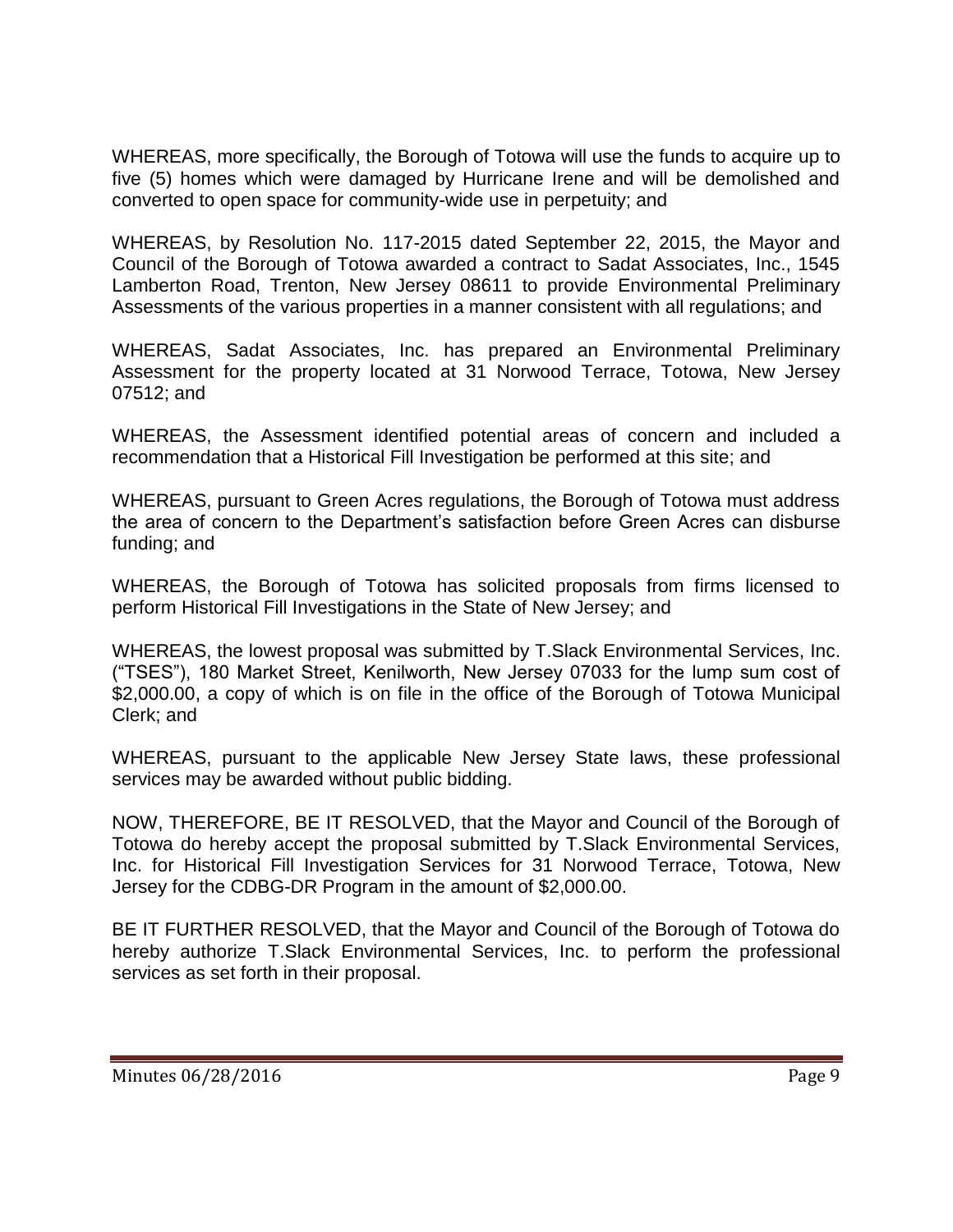BE IT FURTHER RESOLVED, that the Municipal Council of the Borough of Totowa does hereby authorize the Mayor and Municipal Clerk to execute any and all necessary instruments relating thereto.

## COMMITTEE ON ENGINEERING & PUBLIC PROPERTY:

There was a motion by Councilwoman Fontanella, seconded by Councilman D'Angelo to authorize the Borough Clerk and Borough Attorney to prepare the specifications and advertise for the receipt of bids for the Acquisition of Street Lamp Decorations. On roll call vote, all members of the Council present voted in the affirmative.

# COMMITTEE ON LIAISON & INSPECTION:

There was a motion by Councilman Bucher, seconded by Councilman Picarelli to adopt the following Resolution Authorizing The Preparation Of Redevelopment Plan For The Lower Borough Which Has Been Designated As An Area In Need Of Rehabilitation Pursuant To The Local Redevelopment And Housing Law, N.J.S.A. 40a:12a-1 Et. Seq. On roll call vote, all members of the Council present voted in the affirmative.

# RESOLUTION NO. 91-2016

#### RESOLUTION AUTHORIZING THE PREPARATION OF REDEVELOPMENT PLAN FOR THE LOWER BOROUGH WHICH HAS BEEN DESIGNATED AS AN AREA IN NEED OF REHABILITATION PURSUANT TO THE LOCAL REDEVELOPMENT AND HOUSING LAW, N.J.S.A. 40A:12A-1 ET. SEQ.

WHEREAS, the Local Redevelopment and Housing Law ("LRHL"), pursuant to N.J.S.A. 40A:12A-1 et seq., authorizes municipalities to determine whether certain parcels of land in the municipality constitute an area in need of rehabilitation; and

WHEREAS, the Mayor and Council commissioned a report by the Borough Engineer, Richard A. Alaimo Engineering Associates, to investigate whether the statutory criteria under the LRHL could be met to designate a delineated area commonly known as "The Lower Borough" as an area in need of rehabilitation (Delineated Area); and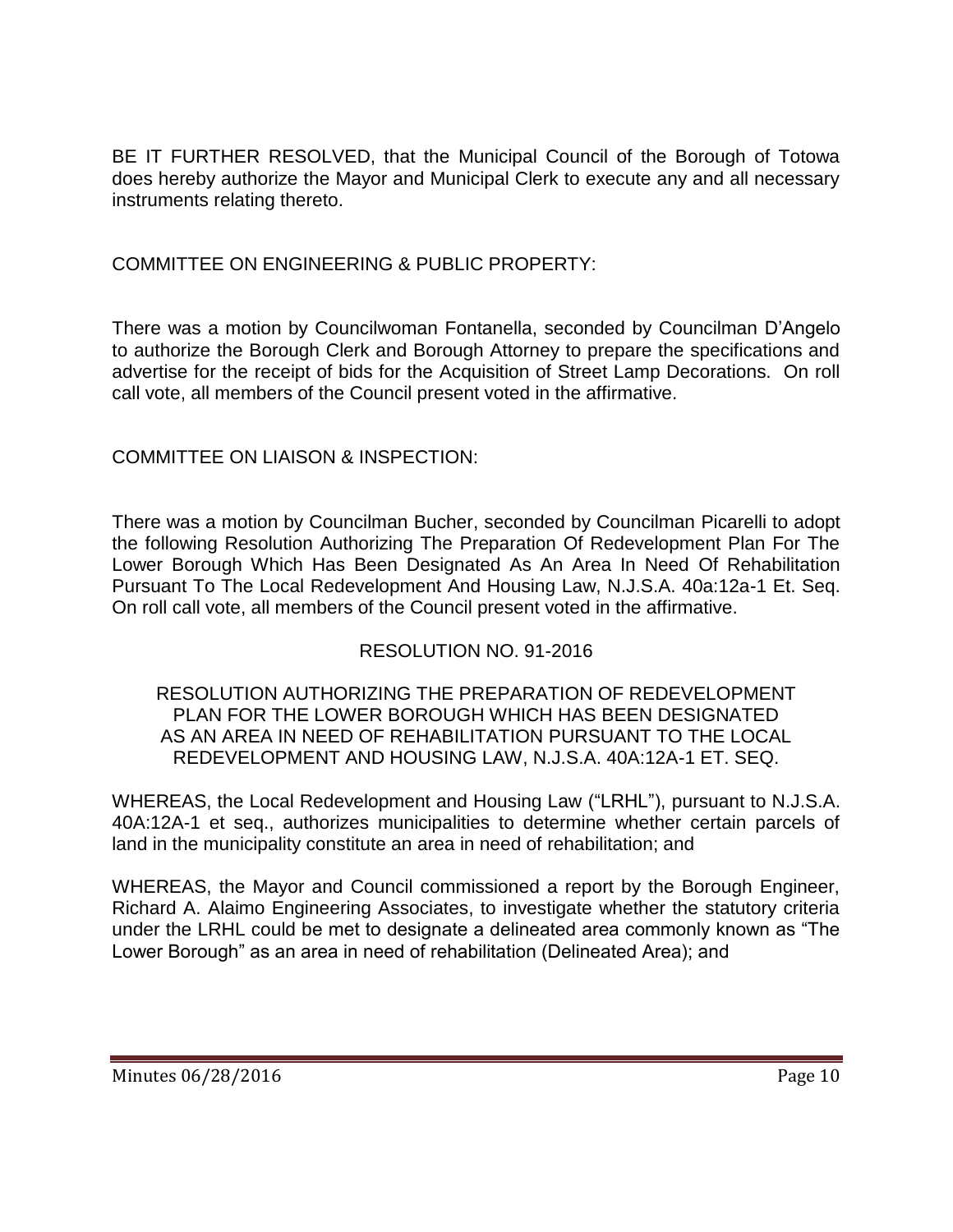WHEREAS, the Borough Engineer Richard A. Alaimo Engineering Associates issued a report dated May 6, 2016 which verified that a majority of the water and sewer infrastructure is at least 50 years old and is in need of repair or substantial maintenance and that a program of rehabilitation may be expected to prevent further deterioration and promote the overall development of the Borough of Totowa in accordance with the requirements of Section 14 of the LRHL pursuant to N.J.S.A. 40A:12A-14(a); and

WHEREAS, the Municipal Council previously directed the Municipal Clerk to transmit to the Borough of Totowa Planning Board (Planning Board) a copy of Resolution No. 72- 2016 entitled a "Resolution to amend Resolution No. 41-2016 Requesting Planning Board Review of the Resolution Designating Lower Borough in the Borough of Totowa as an Area in Need of Rehabilitation pursuant to The Local Redevelopment and Housing Law N.J.S.A. 40A:12A-1 et. seq." for its review and providing its recommendation to the Municipal Council within 45 days of said receipt of the Resolution pursuant to Section 14 of the LRHL pursuant to N.J.S.A. 40A:12A-14 (a); and

WHEREAS, the Mayor and Council also previously provided to the Planning Board a copy of the proposed Resolution designating the Delineated Area as an area in need of rehabilitation; and

WHEREAS, the members of the Planning Board were provided with a copy of the Borough Engineer's Review Report dated May 6, 2016 and titled "Existing Water and Sanitary Sewer System Analysis for "Area in Need of Rehabilitation" (Report) in advance of the hearing and reviewed same which Report was on file with the Planning Board and submitted as part of the record; and

WHEREAS, in accordance with the LRHL pursuant to N.J.S.A. 40A:12A-14A, within 45 days of its receipt of the proposed Resolution declaring a delineated area an area in need of rehabilitation, the Planning Board was to submit its recommendations regarding the proposed Resolution, including any modifications which it may recommend, to the Governing Board for its consideration; and

WHEREAS, on May 12, 2016, the Planning Board based upon the findings and conclusions set forth in the Report from Richard A. Alaimo Engineering Associates dated May 6, 2016 accepted the Report as presented and concluded that a majority of the water and sewer infrastructure in the Delineated Area is at least 50 years old and is in need of repair or substantial maintenance and that a program of rehabilitation may be expected to prevent further deterioration and promote the overall development of the Borough of Totowa in accordance with the requirements of Section 14 of the LRHL, N.J.S.A. 40A:12A-14(a); and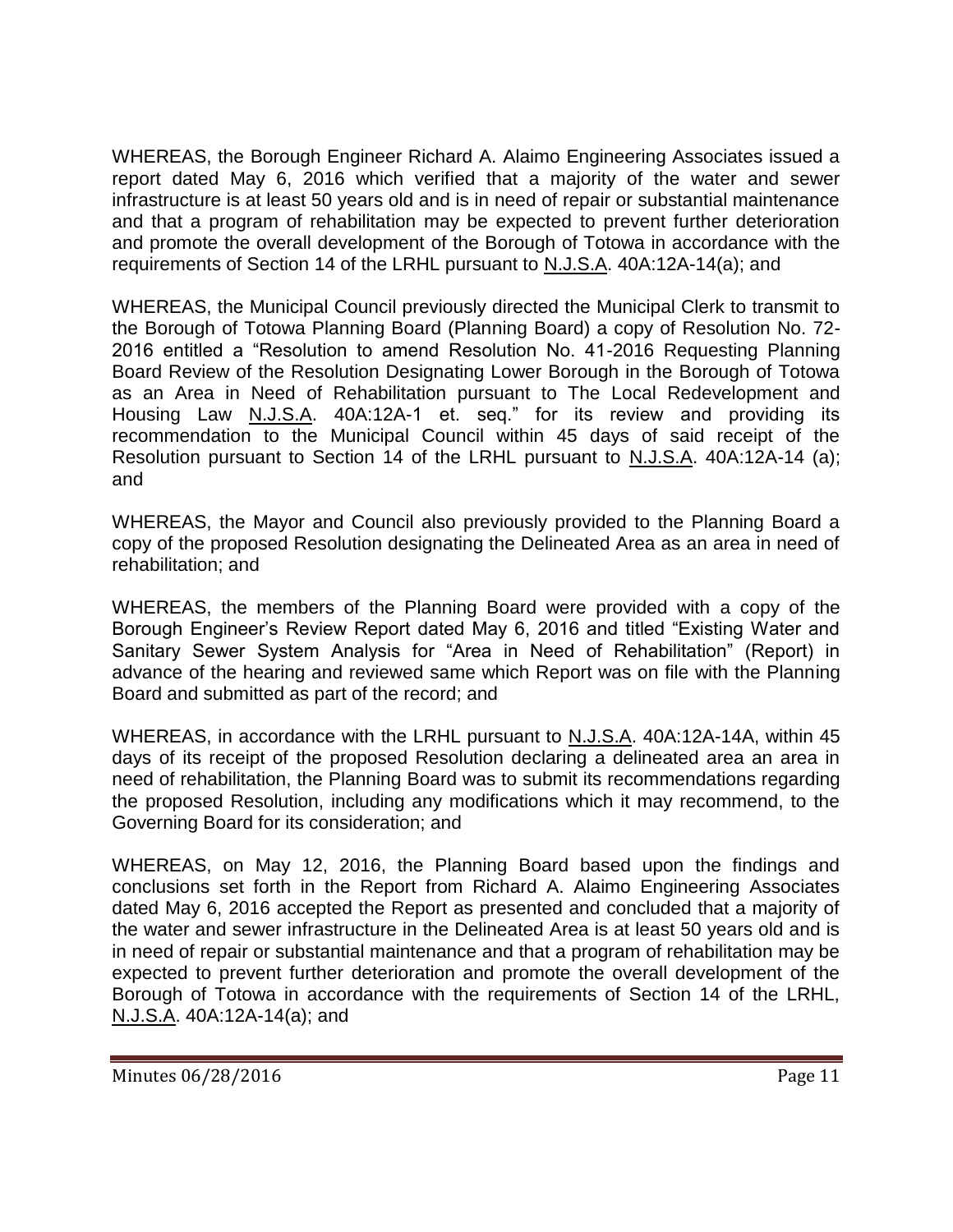WHEREAS, the Planning Board recommended to the Mayor and Council of the Borough of Totowa that it adopt its proposed Resolution designating the Lower Borough as an area in need of rehabilitation and memorialized its action by adopting on May 26, 2016 a Resolution recommending that the Municipal Council of the Borough of Totowa designate the Lower Borough as an area in need of rehabilitation pursuant to the Local Redevelopment and Housing Law, N.J.S.A. 40A:12A-1 et. seq.; and

WHEREAS, on June 14, 2016, the Mayor and Council adopted Resolution No. 86-2016 entitled "Resolution of the Borough of Totowa, County of Passaic, Designating Certain Property in the Borough of Totowa as an area in need of rehabilitation"; and

WHEREAS, the Mayor and Council of the Borough of Totowa, pursuant to actions set forth above, shall proceed with the preparation of a Redevelopment Plan in furtherance of the designation of the Lower Borough as an area in need of rehabilitation.

NOW, THEREFORE, BE IT RESOLVED, that the Mayor and Council of the Borough of Totowa do hereby authorize the preparation of a Redevelopment Plan in furtherance of the designation of the "Lower Borough" as an area in need of rehabilitation pursuant to the Local Redevelopment and Housing Law, N.J.S.A. 40A:12A-1 et. seq. and to retain jurisdiction of same.

BE IT FURTHER RESOLVED that the Mayor and Council of the Borough of Totowa do hereby ratify and reaffirm its prior approval by Resolution No. 40-2016 to Maser Consulting P.A. to perform and finalize its professional services for the preparation of a Redevelopment Plan in furtherance of the designation of the Lower Borough as an area in need of rehabilitation.

## COMMITTEE ON LEGISLATION & ORDINANCES:

There was a motion by Councilman Bucher, seconded by Councilman Picarelli to introduce on first reading and advertise for public hearing the following entitled ordinance. On roll call vote, all members of the Council present voted in the affirmative.

## **ORDINANCE NO. 14-2016**

### **AN ORDINANCE TO AMEND THE CODE OF THE BOROUGH OF TOTOWA CHAPTER 43 ENTITLED "FIRE DEPARTMENT"**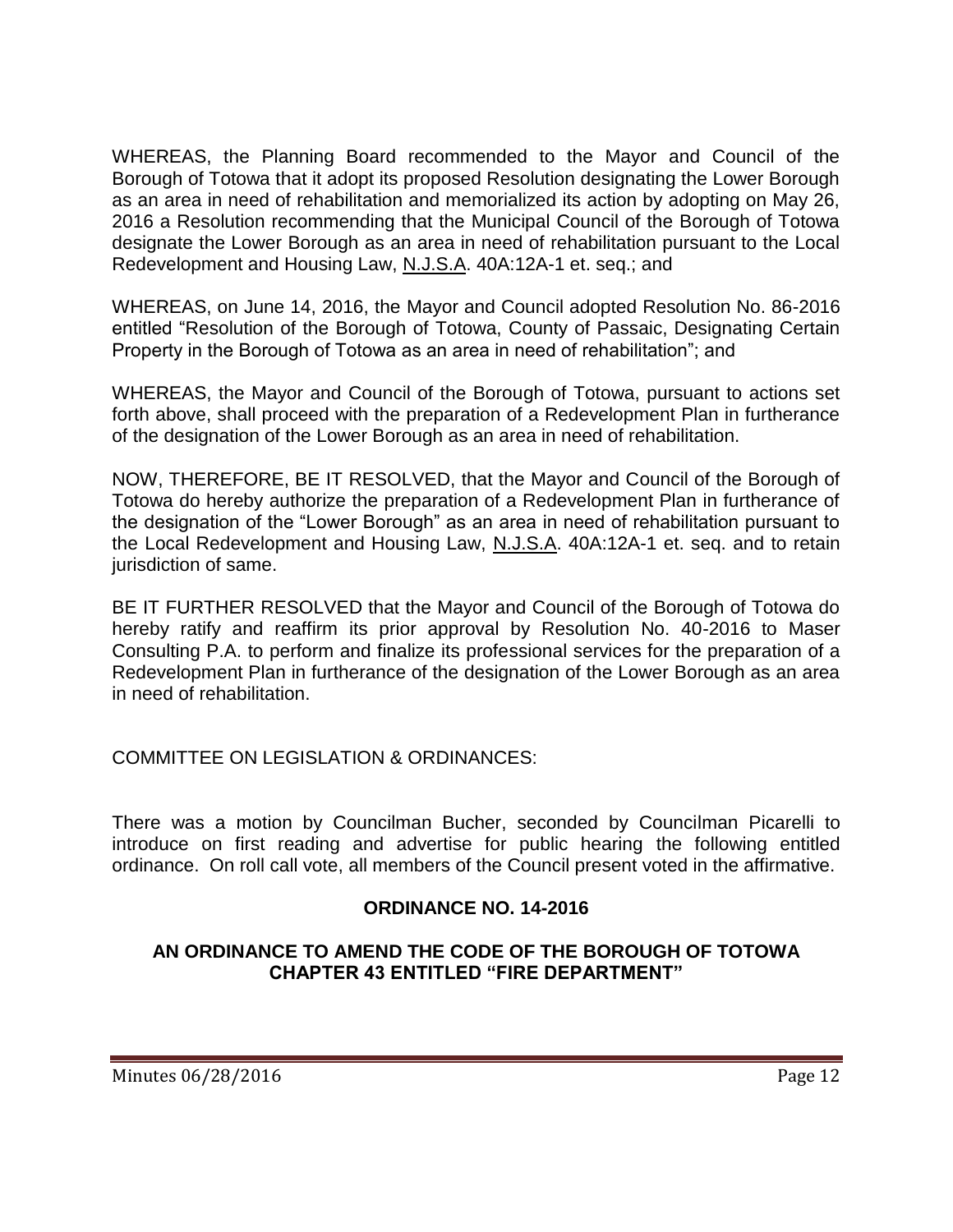There was a motion by Councilman Bucher, seconded by Councilman Picarelli to adopt the following Resolution Authorizing The Renewal Of Division Of Alcoholic Beverage Control Liquor Licenses For The 2016 – 2017 License Term. On roll call vote, all members of the Council present voted in the affirmative.

### RESOLUTION NO. 92-2016

RESOLUTION AUTHORIZING THE RENEWAL OF DIVISION OF ALCOHOLIC BEVERAGE CONTROL LIQUOR LICENSES FOR THE 2016 – 2017 LICENSE TERM

WHEREAS, Division of Alcoholic Beverage Control (ABC) liquor licenses that have been issued by the Borough of Totowa during the year 2015 – 2016 will expire on June  $30^{th}$ ; and

WHEREAS, State and Municipal regulations require that ABC liquor licenses be renewed prior to July 1, 2016; and

WHEREAS, the Division of Alcoholic Beverage Control (ABC) has introduced POSSE ABC, a new electronic web based licensing system; and

WHEREAS, licensees have filed their renewal applications online through POSSE ABC, have received their Alcoholic Beverage Retail Licensee Clearance Certificate and have paid their State and Municipal fees.

NOW, THEREFORE, BE IT RESOLVED, by the Mayor and Council of the Borough of Totowa that the Municipal Clerk be authorized to issue an ABC License to the following licensed premises for the year 2016 – 2017.

| Apple Food Service of Totowa, Inc.    |
|---------------------------------------|
| The 46 Lounge, LLC                    |
| Anthony Murphy, Inc.                  |
| Murphy's Steakhouse, LLC              |
| The Bethwood Corporation              |
| DTJ, Ltd.                             |
| Crestview Motel, Inc.                 |
| Amber Group, LLC                      |
| Daystar Trading Company               |
| New Sushi, LLC                        |
| Totowa Barnyard, Inc.                 |
| <b>Totowa Boro Memorial Post #227</b> |
| Italian American Ind Club of Totowa   |
| Passaic Valley Elks Lodge BPOE #2111  |
|                                       |

Minutes 06/28/2016 **Page 13**